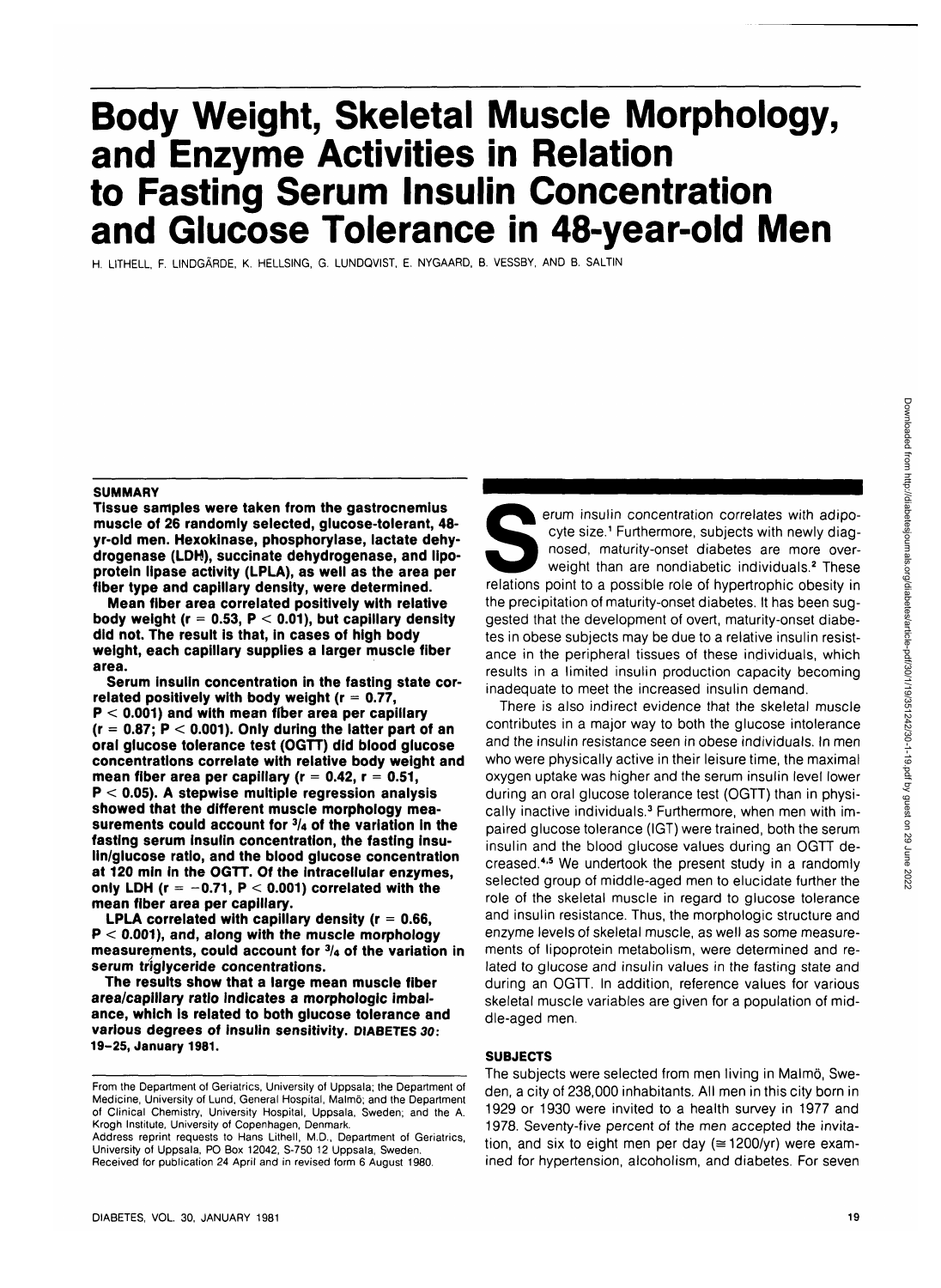consecutive days in the spring of 1978, the first four men to come each day were asked to participate in an enlarged study. This included a muscle biopsy and additional blood samples, which were also performed after an overnight fast. All but one of the 28 men invited agreed to participate. However, the number of participants is 26 instead of 27, as it was found that one subject was not in the fasting state during the second test. Since large tissue samples were needed for the extended morphologic studies of muscle, the tissue specimens were of adequate size in only 17 subjects.

## PROCEDURE

**First visit.** After an overnight fast, the men were subjected to an OGTT (30 g/m<sup>2</sup> body surface). Capillary blood samples were taken at 0, 20, 40, 60, 90, and 120 min for blood glucose determination and venous blood samples at 0, 40, and 120 min for plasma insulin determination. After the OGTT, a submaximal work test was performed. A questionnaire was also completed. Body weight and height were measured. Serum triglyceride concentrations were determined on fasting blood samples.

**Second visit.** On this occasion, venous blood was drawn in the fasting state for determination of serum insulin, plasma glucagon, serum triglycerides and cholesterol, serum apolipoproteins B and A-l, and plasma C-peptide. The muscle biopsy was taken with a needle<sup>6</sup> from the lateral head of the gastrocnemius muscle. A bundle of muscle fibers was dissected out, mounted for histochemical studies in a plastic material (tissue-Tec), and frozen in isopentane cooled with liquid nitrogen. The remaining portion of the muscle piece was carefully freed from visible fat, connective tissue, and blood and was frozen in liquid nitrogen. The following muscle enzymes were determined: hexokinase, phosphorylase, lactate dehydrogenase, and succinate dehydrogenase. An additional piece of muscle was washed in saline, dried on filter paper, and frozen in liquid nitrogen. This piece was used for the determination of lipoprotein lipase activity. All muscle samples were stored at  $-80^{\circ}$ C until analyzed.

## **METHODS**

The submaximal work test was performed on a mechanically braked cycle ergometer (Monark). From the submaximal heart rate response, the subjects' maximal oxygen uptake (V<sub>o2</sub>max) was estimated.<sup>7</sup> Serum triglyceride and cholesterol concentrations were determined on a Technicon, AutoAnalyzer II.<sup>8</sup> Apolipoproteins B and A-I were determined by electro-immunoassay, as described earlier.<sup>9</sup> The apolipoprotein concentrations in serum are expressed in arbitrary units (AU) relative to the concentration in a reference serum obtained from a large pool of healthy blood donors (100 AU). The apolipoprotein concentrations in this reference serum, when standardized against a lipoprotein B preparation (density  $= 1.030 - 1.050$ ) and a highly purified apolipoprotein A-l preparation, were estimated to be 1.0 and 1.5 mg/ml, respectively. Blood glucose was measured according to Carrol et al.<sup>10</sup> Relative body weight was estimated according to the formula of actual (measured) weight to ideal body weight for body height. The tables of Lindeberg et al.<sup>11</sup> were used as the ideal weight reference.

Serum insulin was analyzed according to Heding<sup>12</sup> in samples from the OGTT. To increase the sensitivity in the

low physiologic range, a modified, radioimmunosorbent technique (Phadebas, Pharmacia Diagnostics AB, Uppsala, Sweden) was used when analyzing the fasting insulin concentration on samples from the second visit. The latter samples were preincubated with the matrix-bound antibodies for 24 h before the isotope-labeled insulin was added. The coefficient of variation was 5% in the range of from 5 to 10 mU/L Plasma C-peptide was determined using a radioimmunoassay, according to Heding.<sup>13</sup> Plasma glucagon was analyzed according to Unger et al.<sup>14</sup> using glucagon antiserum 30 K, which is specific for pancreatic glucagon.<sup>15</sup> Plasma samples were collected, stored, and analyzed as earlier described.<sup>16</sup> The coefficient of variation over the working range (10-1000 ng/L) was 12.5%.

The heparin-elutable portion of the lipoprotein lipase was determined using a method described earlier<sup>17</sup> with some modifications. The stock emulsion, thus, contained triglycerides (40 g/L) and egg phospholipids (2.4 g/L); the final triglyceride concentration in the reaction medium was 3 mmol/L The heparin concentration was 200 lU/ml. Enzyme activity is expressed as milliunits per gram  $(1 \text{ mU} = 1 \text{ nmol})$ of fatty acid released per minute).

Measurement of activities for hexokinase, phosphorylase, lactate dehydrogenase, and succinate dehydrogenase in the muscle was based on the principle described by Lowry and Passonneau,<sup>18</sup> with fluorometric determination of the NAD-NADP-coupled reaction, as described by Essén.<sup>19</sup> The reason for choosing these four enzymes is that the cytoplasmic enzymes determined represent different parts of the glycolytic pathways, while SDH activity is used as a marker of mitochondrial potential, as its activity is closely related to other mitochondrial enzymes.20

Water content of the muscle samples was obtained by a weighing-drying procedure and the protein content was determined according to Lowry et al.<sup>21</sup> Both the water and the protein content of the muscle samples were in the normal range, mean values being  $75.8 \pm 0.8\%$  and  $183 \pm 5$  mg/g muscle tissue, respectively. Thus the enzyme activities are expressed per unit wet weight of the muscle tissue.

The samples for histochemical analysis were cut at - 20°C. Serial sections were stained for capillaries<sup>24</sup> and for myofibrillar ATPase after preincubations at pH 10.3,<sup>22</sup> 4.6, and 4.3.<sup>23</sup> The relative occurrences of slow twitch (ST) and fast twitch (FTa and  $b^{25}$ ) fibers and their sizes were calculated, as were the relative areas they occupied in the muscle. The number of capillaries and fibers per square millimeter and the number of capillaries around each fiber (type) were determined. The number of capillaries could then be expressed per fiber-type area or per mean fiber area.

## **STATISTICS**

Statistical calculations were made according to Snedecor and Cochran.<sup>26</sup> Because of skewed distributions, mean values were calculated both before and after the logarithmic transformation of data. Several relationships were not linear, so the coefficients of correlation were calculated on logarithmically transformed data and after pairwise elimination of missing data. Thus the number of subjects is 26, except when muscle morphologic variables (fiber composition, area, and capillary content) or muscle enzymes are included. In these latter cases, the number of subjects varied between 17 and 23. A stepwise, multiple regression anal-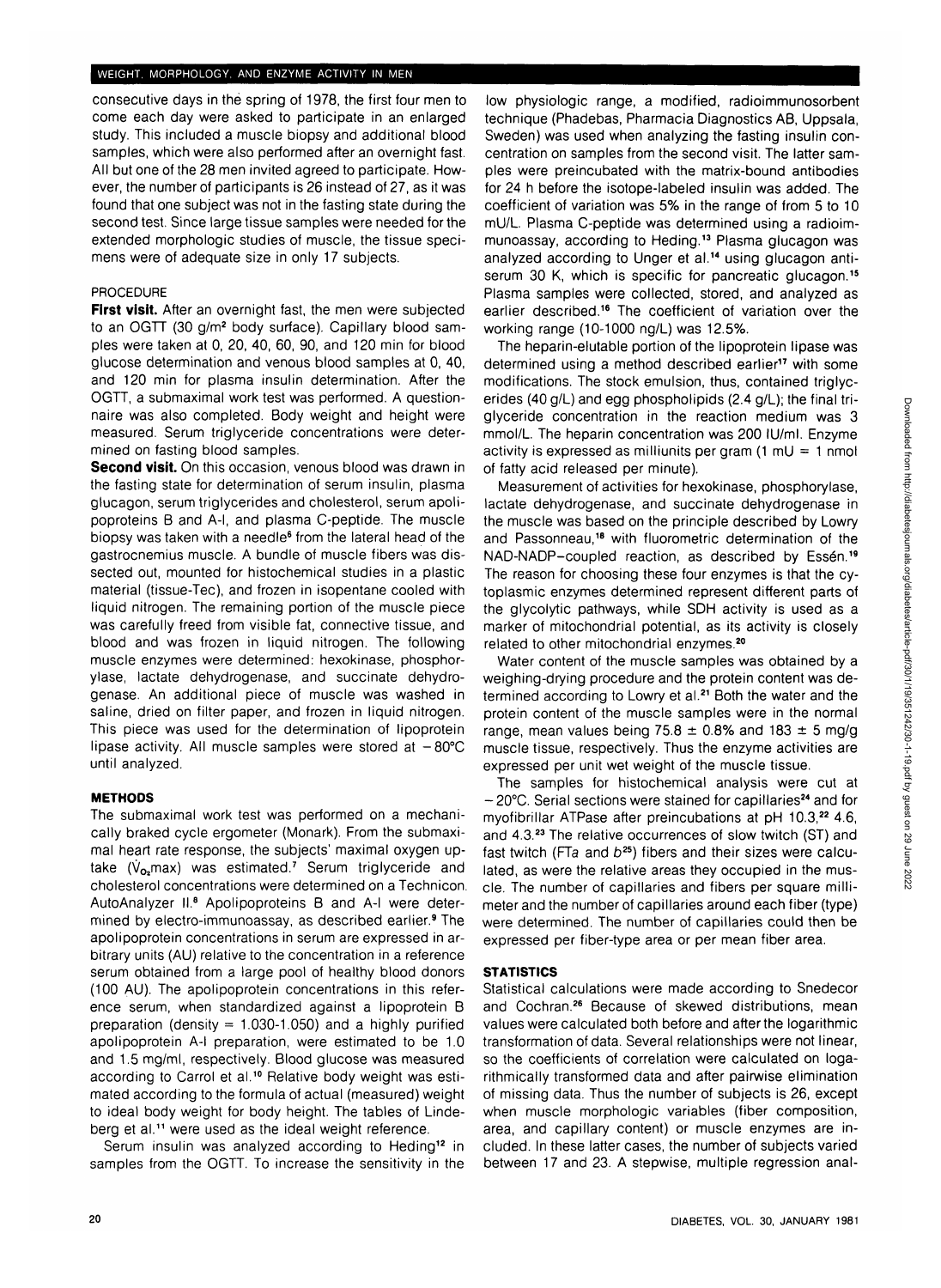## **H. LITHELL AND ASSOCIATES**

ysis was performed, entering variables according to their degrees of partial correlation.<sup>27</sup> The effect of smoking was tested using a one way analysis of variance.

# **RESULTS**

The following results refer to a group of 26 men of whom none was overtly diabetic or had impaired glucose tolerance.<sup>28</sup> The mean value for fasting blood glucose was 5.0 mmol/L (range, 3.8-5.8), and at 120 min in the OGTT it was 4.7 mmol/L (range, 2.4-6.4).

**Physical characteristics.** The mean body height was 180 cm and mean body weight, 80.4 kg; the mean relative body weight was 1.09, with a range of from 0.85 to 1.48 (Table 1).

The estimated, maximal oxygen uptake  $(\dot{V}_{0}$ max) averaged 3.2 L/min or 39 (23-52) ml/kg/min. The influence of different degrees of daily physical activity on various laboratory variables could not be evaluated. Only four subjects reported that they were physically active in their leisure time and only five performed heavy manual work. This fact limited the possibilities of obtaining statistically significant correlations with other variables. The physical activity pattern and mean values for body stature and work capacity are similar to those found in a large sample of the same population.<sup>3</sup>

**Muscle morphology and enzyme activities.** The typing of the muscle fibers of the gastrocnemius muscle showed that, on average, 53% was of the ST type and the FT fibers were equally divided into FTa and FTb types. The sizes of these fiber types averaged 4900, 5600, and 5600  $\mu$ m<sup>2</sup> (ST, FTa, FTb), with noticeable variations around these means (Table 2A).

The mean values for the number of capillaries and muscle fibers per square millimeter were 312 and 212, respectively, which yielded 1.5 capillaries per fiber (Table 2B). Each fiber type was surrounded by 4.1 (ST), 3.9 (FTa), and 3.5 (FTb) capillaries. Taking into account the average fiber area of each fiber type (Table 2A), each capillary supplied, on the average, 1100, 1200, and 1500  $\mu$ m<sup>2</sup> of ST, FTa, and FTb fibers, respectively (Table 2B).

No significant relationships existed between body size,  $V<sub>0</sub>$ max, and muscle fiber composition. Muscle fiber size, however, related to body weight. This relationship existed for each fiber type as well as for the mean fiber area  $(r = 0.51, P < 0.05)$ . Relative body weight also related to muscle fiber size ( $r = 0.53$ ,  $P < 0.01$ ) (Figure 1).

Capillary content of the muscle, expressed as capillaries per square millimeter or per fiber, was only weakly related to  $V_{0}$ <sub>m</sub>ax, and these relationships were not improved when the area of the fibers was taken into account. The closest re-



**FIGURE 1. Relationship between the relative body weight and the mean muscle fiber area. Open symbols Indicate non smokers, and solid symbols, smokers. Results are given for the 17 men, also depicted In Figures 2 and 3, on whom muscle capillary data were available. On six more men (N = 23), muscle fiber areas were determined. There Is a significant correlation when N = 17 as well as** when  $N = 23$ , but the r value is slightly higher with the lower number **of subjects (compare text). The explanation for this difference Is most likely the high technical quality of the sections (good stain, perfect cross section) we have In 17 subjects and needed to accurately count the capillaries may also have brought about a more accurate area determination.**

lationships between any variable expressing capillary content and the other variables studied were between the mean fiber each capillary had to supply and the relative body weight ( $r = 0.81$ ,  $P < 0.001$ ), and the measured body weight ( $r = 0.74$ ,  $P < 0.001$ ).

The mean values for the activity of the glycolytic enzymes hexokinase, phosphorylase, and lactate dehydrogenase were 1.0, 8.6, and 210 mmol/kg/min, respectively (Table 2C). The only mitochondrial enzyme measured was succinate dehydrogenase, and its activity averaged 7.5 mmol/kg/min. The relationship between the succinate dehydrogenase activity and the maximal oxygen uptake (expressed in ml/kg/min) was quite close  $(r = 0.88,$  $P < 0.001$ ).

Lipoprotein lipase activity (LPLA) in skeletal muscle averaged 45 mU/g, with a range of from 16 to 107 mU/g. The mean value is higher than that described earlier for tissue taken from the lateral vastus muscle,<sup>16</sup> but the results are not directly comparable because of the modified methods used (see under METHODS). The LPLA in skeletal muscle correlated inversely with both the relative body weight  $(r = -0.56, P < 0.01)$  and the mean cross-sectional area of the muscle fibers ( $r = -0.58$ ,  $P < 0.01$ ). Furthermore, a correlation was found between the LPLA and the capillary density ( $r = 0.66$ ,  $P < 0.001$ ) and mean fiber area per capillary ( $r = -0.66$ ,  $P < 0.001$ ) (Figure 2). There was no relationship between LPLA and fiber composition.

| TABLE 1                                                                                    |  |
|--------------------------------------------------------------------------------------------|--|
| Variables describing body stature and maximal oxygen uptake capacity (V <sub>or</sub> max) |  |

|                       |                                  |                     |                         | $V_{\infty}$ max |               |  |
|-----------------------|----------------------------------|---------------------|-------------------------|------------------|---------------|--|
|                       | Body height<br>(c <sub>m</sub> ) | Body weight<br>(kg) | Relative<br>body weight | I/min            | ml/kg/min     |  |
| Mean                  | 179.9                            | 80.4                | 1.09                    | 3.2              | 39.2          |  |
| SD.                   |                                  | 13.3                | 0.15                    | 0.8              | 7.1           |  |
| Range                 | 168.0-198.0                      | $57.4 - 115.5$      | $0.85 - 1.48$           | $2.0 - 4.5$      | $23.0 - 52.0$ |  |
| N                     | 26                               | 26                  | 26                      | 25               | 25            |  |
| Mean <sub>log</sub> * | 179.9                            | 79.4                | 1.07                    | 3.1              | 38.5          |  |

\* Mean<sub>tog</sub> indicates the antilog value of the mean value calculated after log transformation of the individual values.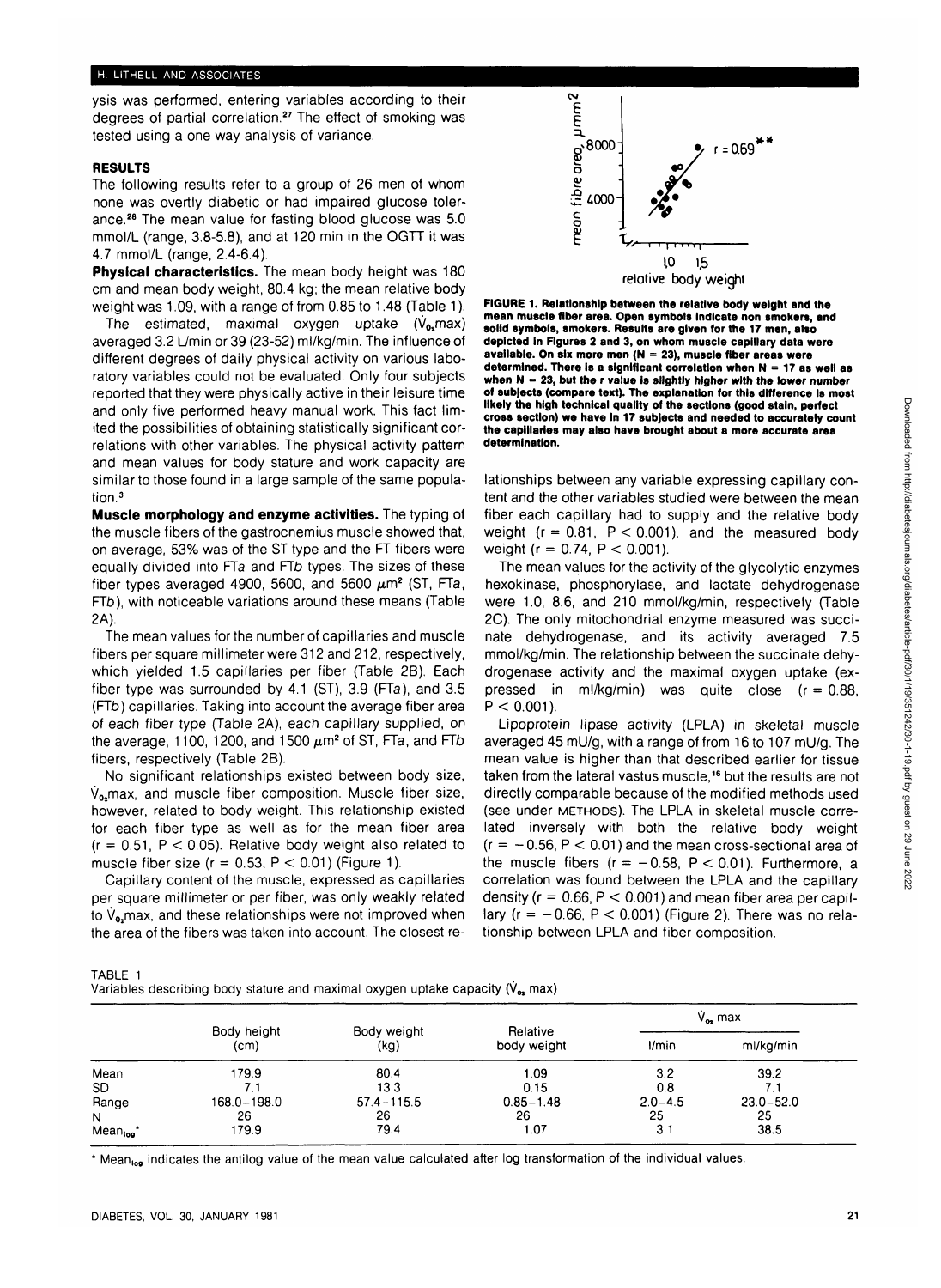## TABLE 2A

Relative occurrence of slow twitch (ST = type 1) fibers, fast twitch (FT) fibers of the a (type IA) and b (type IIB) type, mean fiber area for each fiber type, and the mean value of fiber area, taking the occurrence of the three fiber types into consideration ( $N = 23$ )

|                       |               | Relative (%) Occurrence |                 |           | Mean Fiber Area $(\mu m^2)$ |             |           |
|-----------------------|---------------|-------------------------|-----------------|-----------|-----------------------------|-------------|-----------|
|                       | ST            | F1a                     | FT <sub>b</sub> | <b>ST</b> | FTa                         | FTb         | Mean      |
| Mean                  | 53.1          | 22.5                    | 23.7            | 4942      | 5567                        | 5555        | 5154      |
| SD.                   | 16.7          | 9.3                     | 11.6            | 1414      | 2244                        | 2171        | 1608      |
| Range                 | $28.0 - 86.0$ | $7.0 - 41.0$            | $2.0 - 40.0$    | 2938-7596 | 3059-11,442                 | 2516-10.573 | 3278-8707 |
| N                     | 23            | 23                      | 23              | 23        | 23                          | 23          | 23        |
| Mean <sub>los</sub> * | 50.6          | 20.5                    | 19.6            | 4753      | 5212                        | 5188        | 4932      |

\* Mean<sub>tog</sub> indicates the antilog value of the mean value calculated after log transformation of the individual values.

#### TABLE 2B

The density of capillaries and muscle fibers per square millimeter, the mean number of capillaries around each slow twitch (ST) and fast twitch (FT) fiber of the a and b type (several fibers can share one capillary). The mean fiber area of ST, FTa, and FTb fibers per capillary and the mean value for all fiber types, taking the relative occurrences of the three fiber types into consideration ( $N = 17$ )

|                     |             | Capillaries<br>Muscle fibers<br>per mm <sup>2</sup><br>per mm <sup>2</sup> |             | Capillaries around<br>each fiber type |             |             | Mean fiber area $(\mu m^2)$ per capillary |          |          |              |
|---------------------|-------------|----------------------------------------------------------------------------|-------------|---------------------------------------|-------------|-------------|-------------------------------------------|----------|----------|--------------|
|                     |             |                                                                            | Cap./fiber  | ST                                    | FTa         | FTb         | ST                                        | FTa      | FTb      | Mean         |
| Mean                | 312         | 212                                                                        | 1.5         | 4.1                                   | 3.9         | 3.5         | 1084                                      | 1198     | 1478     | 1197         |
| SD.                 | 53          | 36                                                                         | 0.3         | 0.7                                   | 0.6         | 0.7         | 171                                       | 226      | 333      | 211          |
| Range               | $233 - 421$ | 168-312                                                                    | $0.9 - 2.0$ | $3.2 - 5.6$                           | $3.0 - 5.0$ | $2.4 - 4.6$ | 887-1532                                  | 878-1522 | 984-2135 | $955 - 1737$ |
| Mean <sub>too</sub> | 308         | 206                                                                        | 1.4         | 4.1                                   | 3.9         | 3.4         | 1071                                      | 1178     | 1445     | 1180         |

\* Mean log indicates the antilog value of the mean value calculated after log transformation of the individual values.

## TABLE 2C

The lipoprotein lipase activity (LPLA) [mU/g, one milliunit (mU) signifying the release of 1 nmol of fatty acid per minute] and the activities of succinyl dehydrogenase (SDH), hexokinase (HK), phosphorylase (phosph.), and lactate dehydrogenase (LDH), all expressed in millimoles (of converted substrate) per kilogram of tissue and per minute

|                       | LPLA<br>mU/g | <b>SDH</b><br>mmol/kg/min | НK<br>mmol/kg/min | Phosph.<br>mmol/kg/min | LDH<br>mmol/kg/mir |
|-----------------------|--------------|---------------------------|-------------------|------------------------|--------------------|
| Mean                  | 45           | 7.54                      | 1.04              | 8.55                   | 210                |
| SD.                   | 19           | 1.61                      | 0.17              | 1.31                   | 30                 |
| Range                 | 16-107       | $4.7 - 10.2$              | $0.69 - 1.35$     | $6.0 - 11.6$           | 160-260            |
| N                     | 26           | 24                        | 20                | 20                     | 19                 |
| Mean <sub>ios</sub> * | 42           | 7.36                      | 1.02              | 8.45                   | 210                |

\* Mean<sub>tog</sub> indicates the antilog value of the mean value calculated after log transformation of the individual values.

**FIGURE 2. Relationship between the number of capillaries per square millimeter of muscle, cross sectional area, and the lipoprotein lipase activity (LPLA) per gram of muscle In 17 middle-aged men. Symbols are as in Figure 1.**



LPLA correlated inversely with serum insulin in the fasting state ( $r = -0.50$ ,  $P < 0.01$ ) and at 120 min during the OGTT  $(r = -0.54, P < 0.01)$ . There was no relationship with blood glucose in the fasting state or during the first 90 min of the OGTT, but with the value at 120 min there was a significant, inverse correlation ( $r = -0.64$ ,  $P < 0.001$ ). LPLA did not correlate with plasma glucagon values.

## BLOOD ANALYSES

**Glucose tolerance.** In this random sample of normoglycemic and glucose-tolerant men, blood glucose in the fasting state and at 120 min in the OGTT related similarly to relative body weight and muscle morphology measurements. The best correlation was found between blood glucose at 120 min and the mean fiber area per capillary  $(r = 0.51,$  $P < 0.05$ ). Although the blood glucose values during the OGTT were not or only weakly correlated to the mean fiber area per capillary, there was a definite pattern. The closest correlations were found before any glucose was given (fast-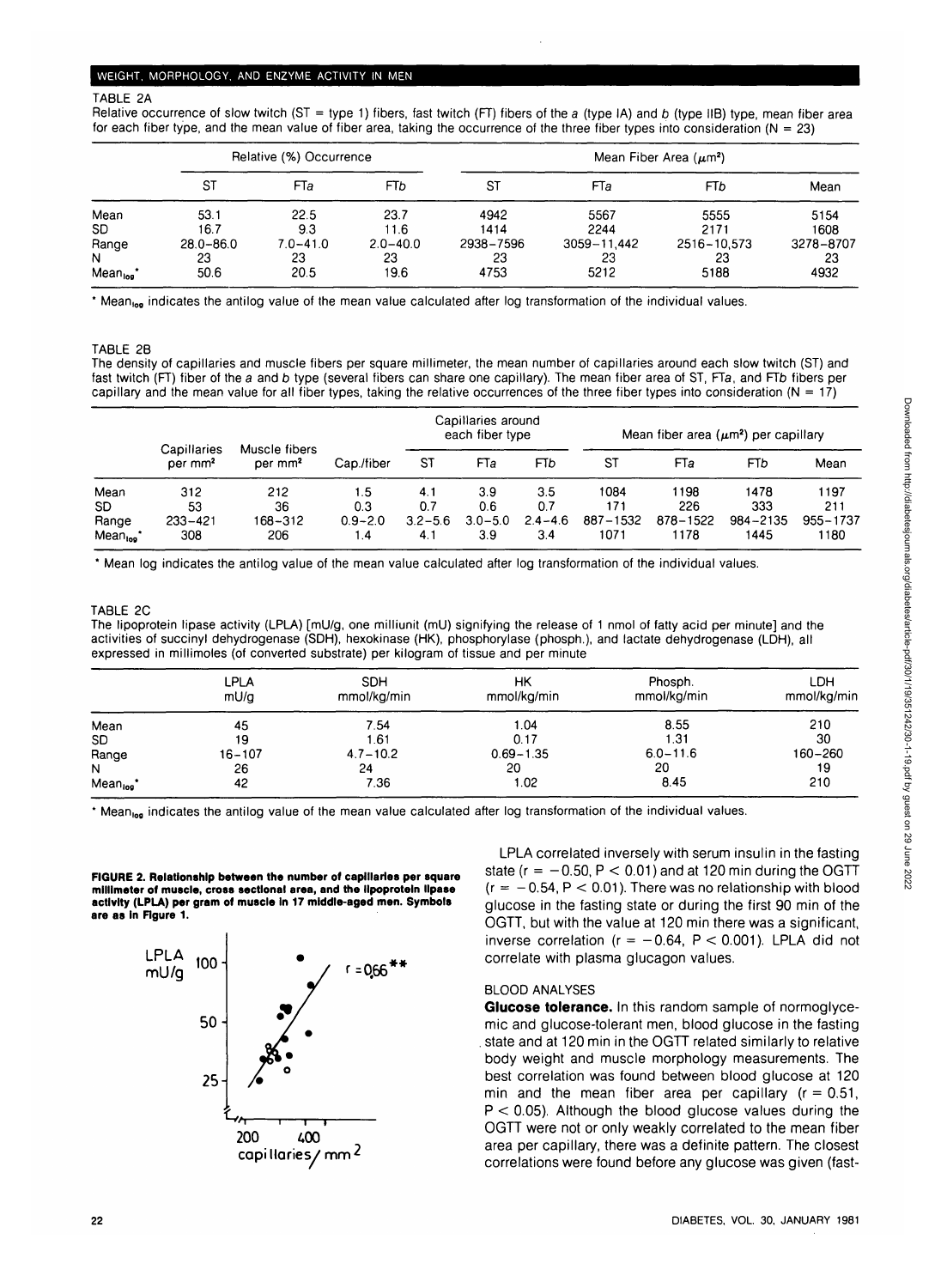#### TABLE 3

The concentration in blood plasma of insulin in the fasting state and at 40 to 120 min in the oral glucose tolerance test (OGTT), as well as fasting levels of glucagon, C-peptide, triglycerides (TG), cholesterol, and apolipoproteins (apo) A-l and B

|                                     | Serum Insulin (mU/L)      |                          |                        |                         |                             |                          |                          |                        |                     |
|-------------------------------------|---------------------------|--------------------------|------------------------|-------------------------|-----------------------------|--------------------------|--------------------------|------------------------|---------------------|
|                                     | During OGTT               |                          |                        |                         | ТG                          |                          |                          |                        |                     |
|                                     | Fasting                   | $40 \text{ min}$         | 120 min                | Glucagon<br>(pg/L)      | C-peptide<br>(nmol/L)       | (mmol/L)                 | Chol<br>(mmol/L)         | Apo A-I<br>$(AU)$ †    | Apo B<br>(AU)       |
| Mean<br>SD.                         | 11.3<br>7.5               | 83.2<br>38.2             | 23.6<br>19.9           | 148<br>78               | 0.84<br>0.33                | 2.4<br>0.6               | 5.3<br>0.8               | 88<br>14               | 114<br>23           |
| Range<br>N<br>Mean <sub>top</sub> * | $4.3 - 36.4$<br>26<br>9.7 | $21 - 200$<br>26<br>75.2 | $3 - 91$<br>26<br>17.4 | $34 - 355$<br>26<br>129 | $0.52 - 1.70$<br>26<br>0.79 | $1.3 - 3.8$<br>26<br>2.3 | $3.6 - 6.9$<br>26<br>5.3 | $66 - 125$<br>26<br>86 | 74-158<br>26<br>111 |

\* Mean<sub>log</sub> indicates the antilog value of the mean value calculated after log transformation of the individual values. t Arbitrary units.

ing blood glucose) and during the last 30 min of the OGTT. **Serum insulin and plasma glucagon.** The mean value of fasting serum insulin was 11.3 mU/L, with a noticeably large range (Table 3). The fasting, serum insulin concentration correlated with the relative body weight  $(r = 0.77)$ ,  $P < 0.001$ ). When the relationships to different muscle morphology measurements were tested, a correlation was found with the mean fiber area ( $r = 0.54$ ,  $P < 0.01$ ). The relationship improved when the capillary density  $(r=-0.60,$  $P < 0.01$ ) was taken into account, but the best correlation was found with the mean fiber area per capillary ( $r = 0.87$ ,  $P < 0.001$ ) (Figure 3). The serum insulin at 40 and 120 min during the OGTT showed only weak relationships with body weight, relative body weight, or with muscle morphology measurements. Plasma glucagon did not relate to relative body weight or muscle morphology measurements.

**Insulin/glucose ratio.** The ratio between the serum insulin and the blood glucose concentrations had the best positive correlation with the mean fiber area per capillary in the fasting state ( $r = 0.88$ ,  $P < 0.001$ ).

**The concentration of C-peptide in plasma** correlated closely with the fasting serum insulin concentration  $(r = 0.89, P < 0.001)$ .

**Serum lipids and apolipoproteins.** The mean value of the

**FIGURE 3. Relationship between the mean fiber area per capillary and the serum Insulin concentration In 17 middle-aged men. Symbols are as In Figure 1.**



serum triglyceride concentrations was 2.4 mmol/L. From 1970 to 1973, when 49 and 50-yr-old men in Uppsala, Sweden, were examined for cardiovascular risk factors,<sup>24</sup> the mean value of serum triglycerides was 2.0 mmol/L. Although the mean value is fairly high, there were no subjects with extreme hypertriglyceridemia in this population (Table 3). The serum cholesterol concentration averaged 5.3 mmol/L, and the concentrations of apolipoproteins A-l and B were, on the average, 88 and 114 AU, respectively (Table 3). **Effect of smoking.** Nonsmokers  $(N = 7)$  differed significantly from smokers with regard to the serum insulin concentration and the insulin/glucose ratio at 120 min in the OGTT (higher in nonsmokers) and with regard to the LPLA (lower in nonsmokers). The average number of capillaries per square millimeter was 269 in nonsmokers and 325 in smokers, the difference being not significant  $(0.05 < P <$ 0.10).

# **STEPWISE, MULTIPLE REGRESSION ANALYSIS**

The variation in relative body weight could explain 66% of the variation in mean fiber area per capillary. For ST fibers alone (area per capillary), 72% of the variation was accounted for by the variation in relative body weight.

**Serum insulin.** Muscle morphology measurements alone could explain 81% of the total variation of the fasting, serum insulin concentration. Relative body weight contributed independently of muscle morphology measurements, so that together they accounted for a total of 95% of the variation of fasting serum insulin.

**Blood glucose at 120 min in the OGTT.** Muscle morphology measurements alone explained 74% of the variation in the concentration of blood glucose at 120 min in the OGTT. Relative body weight did not contribute to the variation independently of muscle morphology measurements.

The ratio between insulin and glucose concentrations before any glucose was given was explained primarily by muscle morphology variables (81%) and relative body weight (92% total). The ratios at 40 and 120 min after glucose was given were accounted for in a similar manner with muscle morphology measurements, yielding 22% and 44% of the variation and increasing to 45% and 53% when relative body weight was added as an independent variable.

**LPLA.** The number of capillaries per square millimeter accounted for 44% of the variation of the LPLA in the population. Other variables describing muscle morphology increased that percentage, so that a total of 61% of the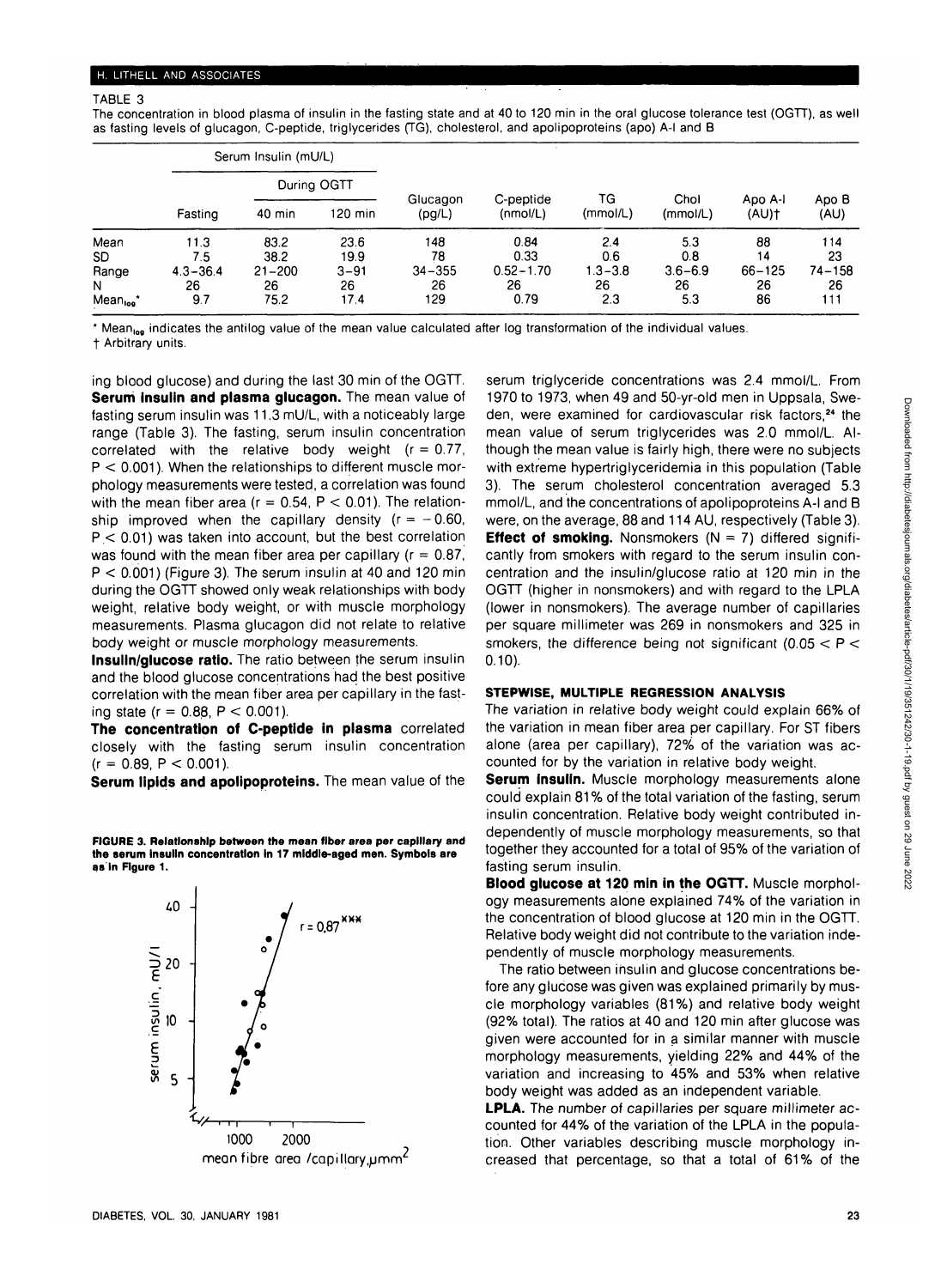variation was then explained. Body weight or relative body weight contributed independently of the muscle morphology measurements to account for a further 7% of the variation of LPLA.

**Serum triglyceride concentration.** The stepwise, multiple regression analysis showed that LPLA and muscle morphology measurements together explained about 75% of the serum triglyceride variation, both from the first and the second visit. Relative body weight contributed a further 10%, so that a total of 85% of the variation of serum triglycerides was explained by these variables.

# **DISCUSSION**

The pathogenesis of adult-onset diabetes mellitus is complex and, in part, unknown. A hereditary factor exists. A striking feature in many patients is a peripheral insensitivity to insulin (for other references, see ref. 30). In such cases the number of insulin receptors is decreased, but this may well be a state of decompensation rather than a primary feature.<sup>31</sup> There are several indications that the site for the insulin insensitivity is found not only in adipose and liver tissue but also in skeletal muscle. Observations in obese mice indicate a decreased intrinsic glucose conversion to glycogen in skeletal muscle, which could, in part, explain the insulin resistance.<sup>32</sup> However, at present it is not possible to decide which, if any, of these factors is primary.

In the present study, glucose tolerances, as measured by the blood glucose values at the end of the OGTT, correlated with muscle morphology measurements. The best of those correlations pertained to the cross section area of the fibers and to the density of the capillaries (e.g., the mean fiber area per capillary). The serum insulin concentration and the insulin/glucose ratio in the fasting state also correlated with the mean fiber area. Indeed, the multiple regression analysis showed that the muscle morphology measurements alone could explain about 75% of these expressions of glucose tolerance and insulin sensitivity. The relative body weight accounted for part of the variation of the serum insulin concentration and the insulin/glucose ratio in the fasting state, indicating that the adipose tissue (independent of skeletal muscle) contributes to the variations.

The present data suggest that subjects with relatively large body weights have enlarged leg muscle fibers, as determined from cross sectional measurements. Muscle hypertrophy results from high tension development,<sup>33</sup> which may mean that only rather infrequent, but fast or strong, contractions are needed to enlarge the size of the muscle fibers. In this type of contraction, FT fibers are recruited.<sup>34</sup> In contrast, the capillary density increases only after endurance-type training, i.e., repetitive, light, dynamic contractions.<sup>35</sup> This implies that, in subjects with large (or increasing) body weight, some brief and strong contractions are performed during the day, which may be sufficient to maintain or enlarge the fiber area (especially the FT fibers) without a concomitant increase of capillary density. This enlargement of the muscle cells causes a relative decrease in the density of the capillaries, so that each capillary has a larger muscle area to supply.

Of the intracellular muscle enzymes studied, the succinate dehydrogenase activity, as anticipated, related to the physical work capacity of the subjects,<sup>20</sup> but the glycolytic enzymes did not. The succinate dehydrogenase, hexokinase, and phosphorylase activities did not relate to any measurements of muscle fiber size. This could speak in favor of an enhancement of some energy-liberating metabolic pathways which, at least in part, are linked to the growth of the muscle fiber. A similar situation was found for adipocytes, where the metabolic activity is related to the cell size.<sup>36</sup>

In men with established, impaired glucose tolerance (IGT), hexokinase and succinate dehydrogenase were decreased.<sup>4</sup> Both these enzyme activities increased with endurance-type training, during which glucose tolerance improved and serum insulin concentrations decreased.<sup>4</sup> These latter data support the view that postreceptor mechanisms in the muscle tissue are of importance in regulating glucose tolerance and insulin resistance. However, a change in the morphology of the muscle tissue (which is influenced by physical training<sup>24</sup> and also by body weight, as shown in the present study) may precede the decline of the metabolic potential in the muscle fibers associated with IGT.

Our data strongly suggest that the diffusion distances within the skeletal muscle (in this study, being measured as the mean muscle fiber area per capillary) are linked to the different degrees of glucose tolerance and insulin sensitivity found in these individuals. One would then anticipate a quite large diffusion distance in the muscle of men with IGT. However, this is not what was found.<sup>4</sup> On the other hand, some skeletal muscle capillaries from the men with IGT had an abnormal stain. This may indicate some dysfunction which so far has not been evaluated. The possibility exists that men with IGT have a low number of normally functioning capillaries.

LPLA in muscle tissue has earlier been described to correlate inversely both with relative body weight and with fasting serum insulin concentration.<sup>37</sup> In obesity there is a changed glucagon and insulin concentration ratio. This, in turn, could have had a regulatory effect on the synthesis of lipoprotein lipase, as glucagon (but not insulin) stimulates lipoprotein lipase synthesis in rat muscle tissue.<sup>38</sup> However, the present results indicate that the relationship between LPLA and insulin is derived from the fact that both depend on the muscle fiber size and the degree of capillarization. Lipoprotein lipase is thought to be synthesized within the muscle cell, to be transported from the cell, and then to adhere to glucose-aminoglycans at the surface of endothelial cells of surrounding capillaries.<sup>39</sup> This endothelial-bound, lipoprotein lipase is the part which is physiologically active in hydrolyzing serum triglycerides. It can also be released by heparin, a fact which was taken advantage of in the method for determining LPLA applied in this study. The present results imply that the capillary density determines to a large extent how much heparin-releasable LPLA can be measured in the tissue. Both factors may be quantitatively important in the regulation of the serum triglyceride concentration.

In the present study, we show a close relation between the area in the skeletal muscle that each capillary has to supply and measurements of glucose tolerance, insulin sensitivity, and triglyceride metabolism. The mean fiber area per capillary, in turn, related closely to the relative body weight. The data point to the possibility that a low capillary density in skeletal muscle might be an early characteristic of relative obesity, contributing to the reduced glucose tolerance, in